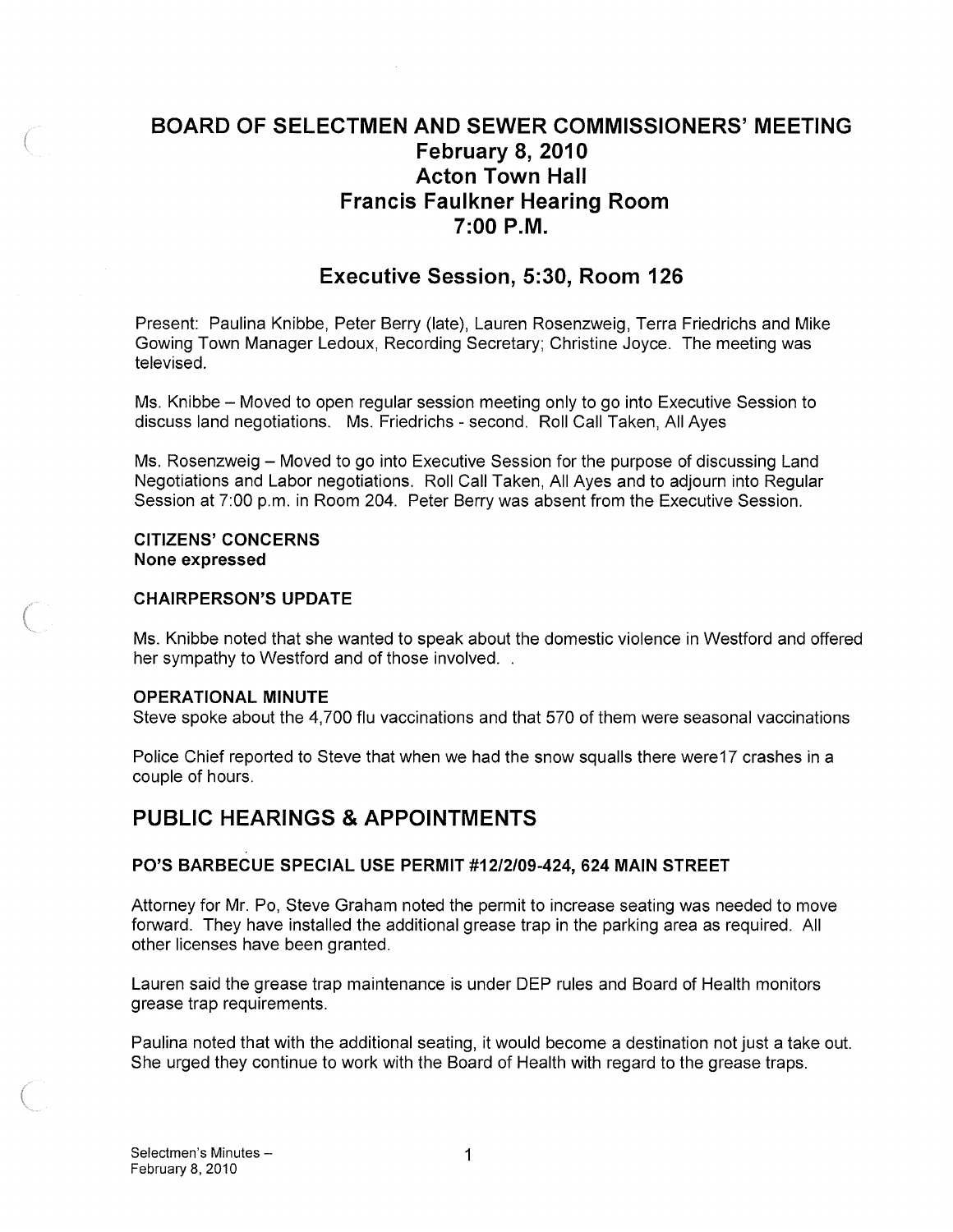Ms. Knibbe - Moved to close the hearing. Ms. Rosenzweig — second UNANIMOUS VOTE Mr. Gowing asked that Mr. Berry's name be removed from the decision as he was not present. Ms. Knibbe — Moved to approve the Use Permit with reference to Mr. Berry. Ms. Rosenzweig second. 4-1 Motion passes, Ms. Friedrichs abstain because she did not know what monitoring would be was in place for a grease trap of this type and size.

## HIGHGROVE, LLC. 40 B, 18 W000CHESTER DRIVE AND 16118 WINDEMERE DRIVE

The Developer's attorney discussed the number of units proposed in Acton and Stow. The Acton portion is 8 units, 6 market and two, affordable units. The engineer outlined the plans and entrances and septic systems.

Ms. Rosenzweig has many concerns and asked if the land was under any protections. Ms. Rosenzweig also noted the parcel's wooded beauty; she asked if they would consider creating single family homes on the land in Acton.

Mr. Gowing asked about the storm water issue and how they plan on handling it and if they would be doing individual septic systems and additionally, asked about traffic mitigation. The developer said they planned on shared septic on each cluster.

Ms. Friedrichs asked who the owners were and were they willing to sell it? He said he would get back to the Board after speaking with them.

Ms. Knibbe spoke about the project and it doesn't fit our comprehensive policy which is to help control development. She was concerned about the traffic and possible no access to Stow traffic and allow only Acton portion to use the roads in Acton. Ms. Knibbe noted that the number of units and the closeness of septic systems.

No one was present to support this project

Dick Calendrella spoke about comments from the neighbors.

Erin Dodge, member of the Stow Planning Board spoke about the plan they reviewed last year. The Planning Board heard from Stow residents who attended the meetings. They had problems with the Plan with water drainage on the hill as a major concern.

Carol Brady expressed her concerns and noted she is not against 40B.

Many spoke about the increased traffic in the neighborhood as well as safety and water issues.

Ms. Friedrichs asked about the Town's policy of accepting roads. Staff was asked to write a letter with our concerns and bring to the attention to Mass Housing. Ms. Knibbe —Moved to have the letter sent by the  $10^{th}$ . Ms. Friedrichs – second. UNANIMOUS VOTE

# SAFETY NET DISCUSSION

Marge Kennedy discussed the Safety net committee update. Ms. Knibbe noted the great work they are doing.

# PLANNING BOARD PRESENTATION OF ARTICLES FOR ANNUAL TOWN MEETING

Ryan Bettez spoke about the warrant articles they will be bringing to Town Meeting.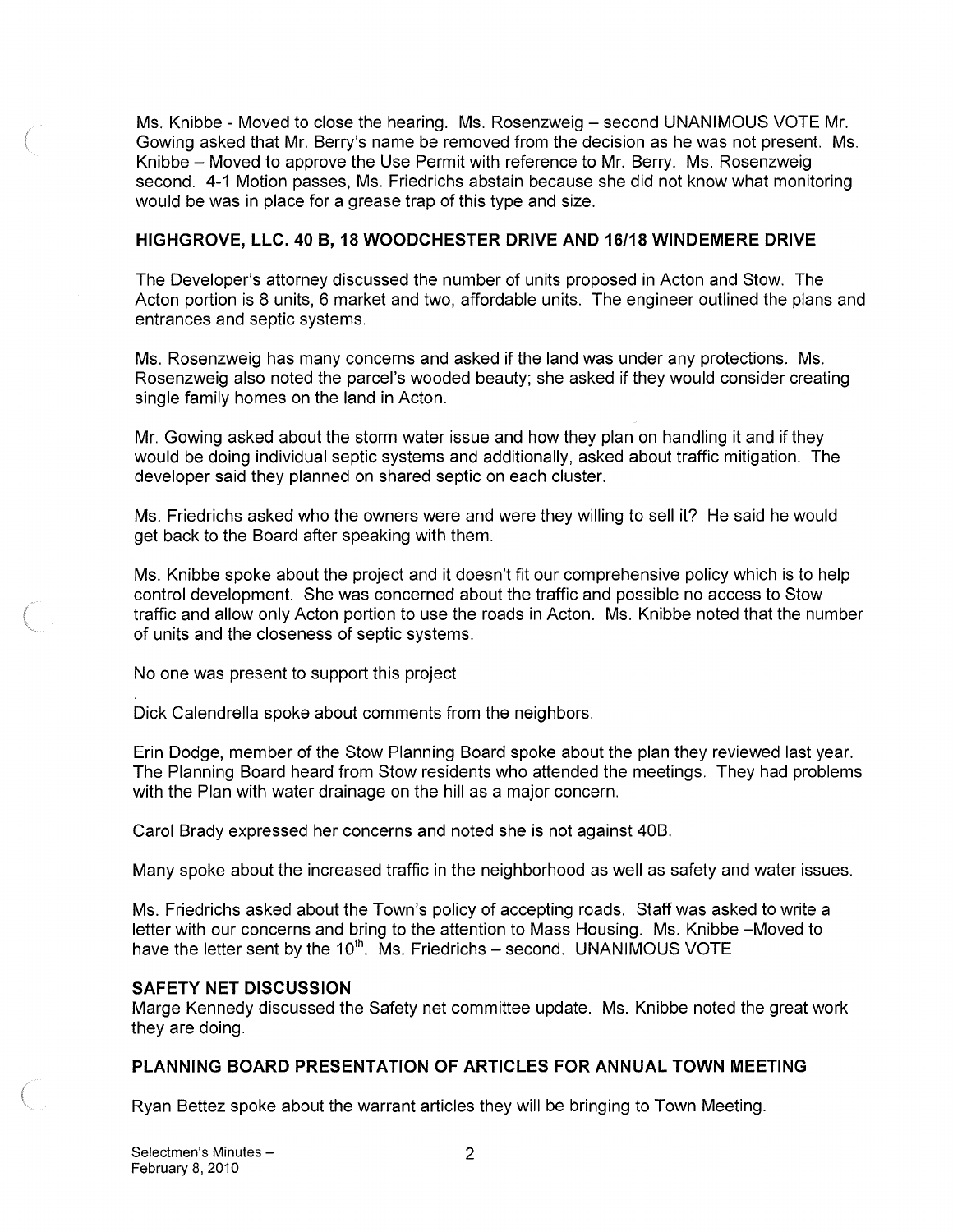They will be bringing a fourth article regarding business sign changes.

The Board asked about the Letter from FEMA to update bylaws to convert to new flood plan mapping system. Mr. Bartl noted that it is really administration changes, no relocation of boundaries.

## MILITARY PAY DIFFERENTIAL

Ms. Rosenzweig outlined her proposal to allow town employees who serve on active duty to be reimbursed the differential between military pay and town base pay. Police Officer Dan Silva, who served in Iraq is assisting Selectman Rosenzweig to explore how to offer this to our employees. Different options were discussed and they recommend trying to develop a town policy in the spirit of the statute and to write a policy for discussion at the next meeting. Steve the Manager and HR Director are still looking into a policy.

Mr. Gowing said he feels we can support this and need to find out how we can make it work.

Dan Silva — Noted that what ever they decided he appreciated it their time.

# SELECTMEN'S BUSINESS

# ALGIBUDGET DISCUSSION

Ms. Knibbe discussed the meeting; meals tax decision was not done at this point, but will be revisited

FY 12 and 14 assumptions were discussed and future assumptions.

Ms. Rosenzweig feels we need to be conservative as this time. For FY12 we hold steady and hope for an improved FY13 and see how this comes out and what it yields.

Mr. Berry said we need to be conservative, Ms. Friedrichs noted she wanted to be conservative.

Ms. Knibbe is comfortable with the reserves use to level the bumps. The percentages are too aggressive.

Mr. Gowing disagrees with Selectman Friedrichs.

Ms. Knibbe discussed Mr. Mullin's Waterfall proposal and asked the Board about his methodology to handle any increases in Chapter 70. Mr. Gowing is in agreement with this methodology.

# Ms. Friedrichs could not vote to with out (CHECK)

Mr. Berry said he likes the idea to have a plan in place and the first \$300,000 goes to the schools.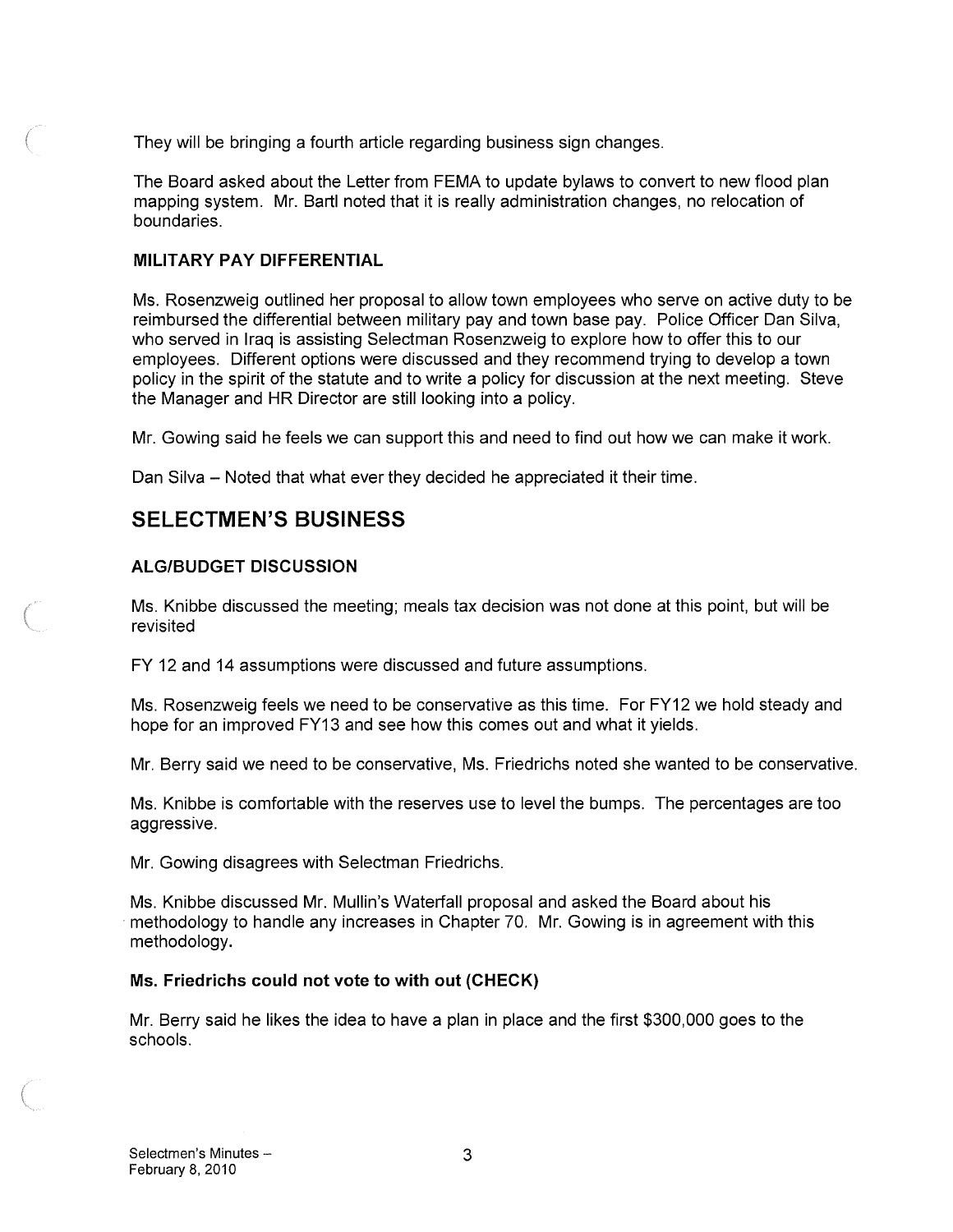Ms. Rosenzweig noted she agreed in concept and we do need a plan going forward. She is concerned that by reducing the tax rate she worries about the out years and most citizens she has talked to feel they want to pay a steady pace with no jumps and no overrides.

Ms. Knibbe said having a plan is a good idea; as she says she doesn't think the Governor will be able to do this.

Ms. Friedrichs said we need to plan for where the money goes to.

Ms. Knibbe was asked by a member of the school committee to discuss the Health Insurance Trust. We have 2.7Million surplus and to allow us to draw down \$500,000. Mr. Berry noted the spikes in costs.

Ms. Friedrichs said we need balance sheet. Mr. Kong asked to clarify that the School Committee were not asking the town side this; they have their own Health Trustees.

#### SELECTMEN'S REPORTS

Mr. Gowing commented on the safety windows installed at the senior center. Ms. Friedrichs noted that EDO has not been meeting.

Ms. Knibbe spoke about Recreation and Winter Fest. They had 2,000 people who attended. Stretch Code Meeting was very well attended and it is on the WEB PAGE and scheduled for town meeting.

Lauren reported on the School Committee Budget meetings. WRAC is working on getting their bylaw ready for the Annual Town Meeting Warrant.

Planning will be making a presentation on the Articles. There has been a cell tower permit filed that is in the works.

Transportation Advisory will be in later to discuss a possible new Grant proposal that would be in addition to the Suburban Mobility Grant.

## 2010 ANNUAL TOWN MEETING

The Board discussed the articles and addition of Article 37. The Planning Board asked for Article 30 to be pulled. Ms. Knibbe — Moved to remove Article 30. Ms. Rosenzweig — second. APPROVED UNANIMOUSLY

#### TRANSPORTATION ADVISORY COMMITTEE, VAN GRANT

Ms. Osman discussed the Van and taxi voucher program.

They have been talking about regional needs and coordinating town to town and agencies to agencies. A grant has been offered with support of TAO, they have filled out the application and asking for \$20,000 to a hire a planner, to help to identify funding solutions. She was asked to identify stake holders in the six town area. The Board encouraged communication among the stake holders, create a written guide to livery services and how each town will benefit.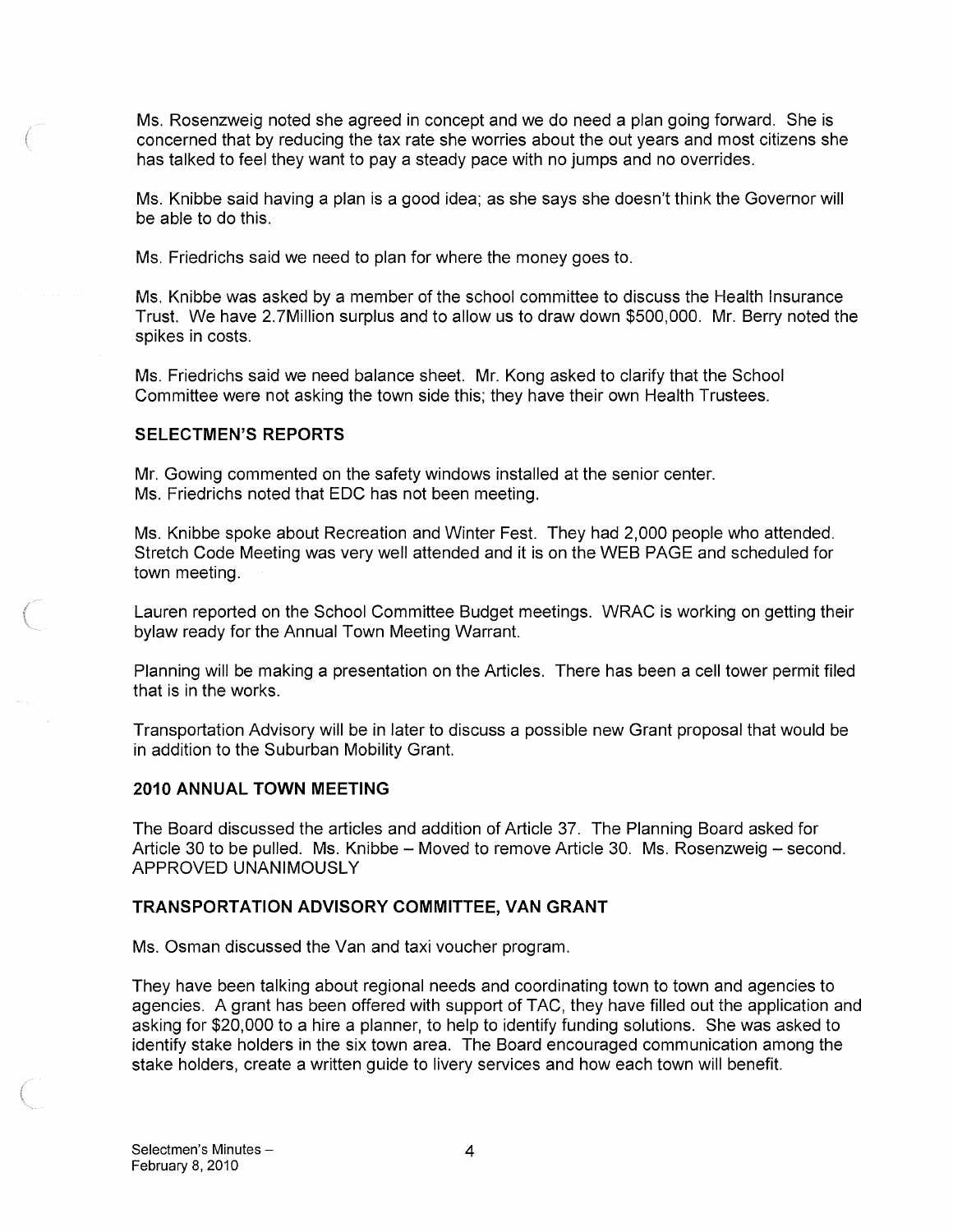Mr. Gowing noted that they need to get assistance from other towns. They need to get help; we are currently doing all the work. However management of the grant is another thing, it equals more work and he is concerned about the two grants already in line ahead of this one.

Ms. Rosenzweig said the intent of the grant is good, but she is torn, we always underestimate the drain of staff time to follow all the little details. Lauren noted that she is on the phone about the contract for the current Suburban Mobility Grant-- they seem to be just stuck in the contracts department of the DOT.

Ms. Friedrichs supports the Van Grant for the elderly and disabled.

Mr. Berry wanted to hear how they will respond.

Ms. Knibbe noted that we can't overload people to much so that it fails, and adding to existing work load sets us up for failure. She does not want to defuse and she thinking the timing is wrong and would delay grants we have already applied for.

Ms. Osman said this is a small grant and has monies to pay for staff work. It is a cushion of more time with the planner.

It was asked what it would take to support if we don't get help from other towns.

Ms. Rosenzweig -Moved that we are hiring a Transportation Coordinator in Suburban Mobility Grant. We need to start small, we cannot manage and we need to pass on submitting this grant at this time. Mr. Gowing — second. 4-1 Ms. Friedrichs No, she asked to see if the a 50103 charity such as the United Way would be willing to submit the grant for this project, further to submit a letter to United Way to get their support.

# ADVANCED LIFT SUPPORT (ALS) PROPOSAL

Emerson is going out of business of ALS shortly. The surrounding communities have been reviewing ways to provide the service. PRO EMS will be providing this service as of Sunday. They will be charging Medicare plus 200%. Mr. Ledoux's recommendation is also Medicare plus 200%.

Ms. Knibbe - Moved we continue the Town of Acton's planning for a Central Middlesex Emergency Rescue Authority (CMERA) planning process for regional ALS (Advanced Life Support) services through the end of the current agreement with Emerson Hospital expiring September 20, 2010; and to approve the increase of ALS and BLS (Basic Life Support) fees from Medicare + 50% to Medicare ÷ 200% effective February 14, 2010. Ms. Rosenzweig second. UNANIMOUS VOTE

# TOWN MANAGER'S REVIEW

Paulina noted that she consolidated the comments.

Terra said the public have been giving positive comments on his performance

Dick Calendrella said Mr. Ledoux was a pleasure to deal with and is very responsive.